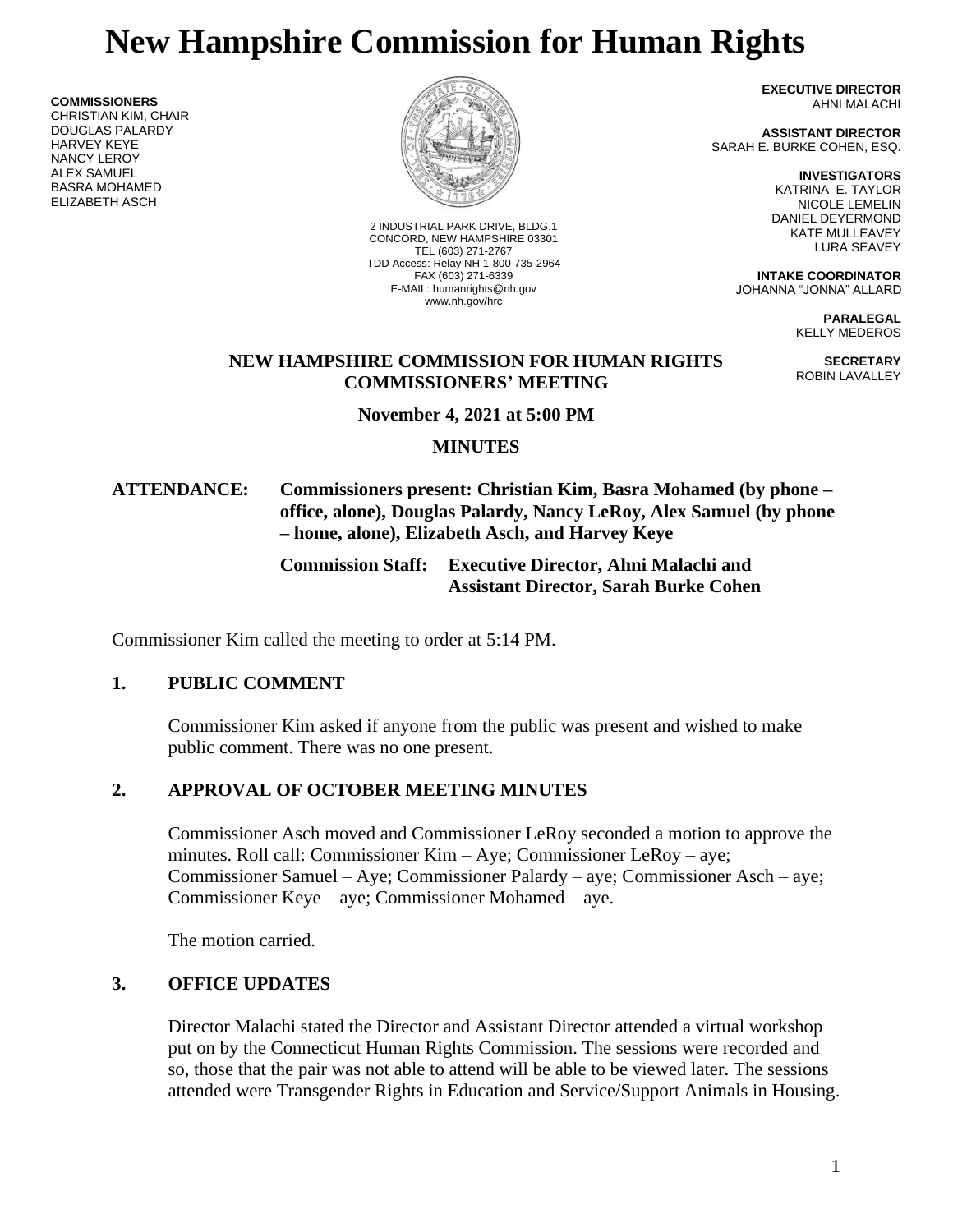Director Malachi explained though the NHCHR does not yet have a HUD contract that the NHCHR does enforce NHs Fair Housing Act, which covers Assistance Animals. Director Malachi did a presentation before the Manufactured Home Association and Assistant Director Burke Cohen did a presentation before the Real Estate Association's as part of their Train the Trainers. Both these groups had numerous questions revolving around Assistance Animals. The Commissioners discussed issues revolving around Assistance Animals.

Director Malachi discussed GACDI (Governor's Advisory Council on Diversity and Inclusions). She said going forward she will bring a monthly update to the Commissioners. Currently, there have been membership changes. Director Malachi stated she has been appointed the Chair of GACDI. Director Malachi explained that the GACDI has been reviewing and evaluating the Executive Order establishing the council, annual reports and other related documents to the objectives of the GACDI. The goal of the review is to determine what has been done and the path forward. Director Malachi explained the GACDI is looking at a strategic plan, reviewing the purpose, defining terms to ensure all are on the same page and define what is needed to move forward. Commissioner LeRoy inquired why the change in membership. Director Malachi stated 10 members were not happy about HB2 and resigned in protest.

Commissioner LeRoy asked if the office was fully staffed. Director Malachi stated that all funded positions are filled. The Office Manager and P/T Intake positions are "there", but unfunded.

Director Malachi presented the drafted NHCHR COVID-19 Policy. The Commissioners requested that "vaccination" be added to the list of "Preventative Measures". Commissioner Asch recommended that we review and ensure all CDC policies relied on are the most up to date. The Commissioners discussed the policy. Director explained that NH does not have a blanket policy that it is up to individual agencies, and she explained the reason why the policy has been rendered to paper and the intricacies and interaction of it. Because it doesn't seem that the Commission could terminate a staff member for not following the "policy", the Commissioners requested it be revised and called "guidance". The Commissioners also requested the staff sign off that they have received and understand the policy. Director Malachi explained that the guidance will allow for mitigation of thoughts that individuals are being treated differently and gives written documentation outlining recommendations to ensure the safety of the entire office. The Commissioners concur that the guidance should be presented to the staff to ensure everyone understands the expectations relative to COVID-19.

Director Malachi told the Commissioners that Director Malachi, Assistant Director Burke Cohen and AAG Perlow had been working on updating the case processing process. The proposed process was presented to the staff yesterday. The meeting included Director Malachi, Assistant Director Burke Cohen, the staff, AAG Perlow and AAG Sean Locke (Director of the Civil Rights Unit). During the meeting, there was a presentation of the process and input from staff with additional ideas. Director Malachi explained the process goal was to ensure investigations were completed within 180 days from the date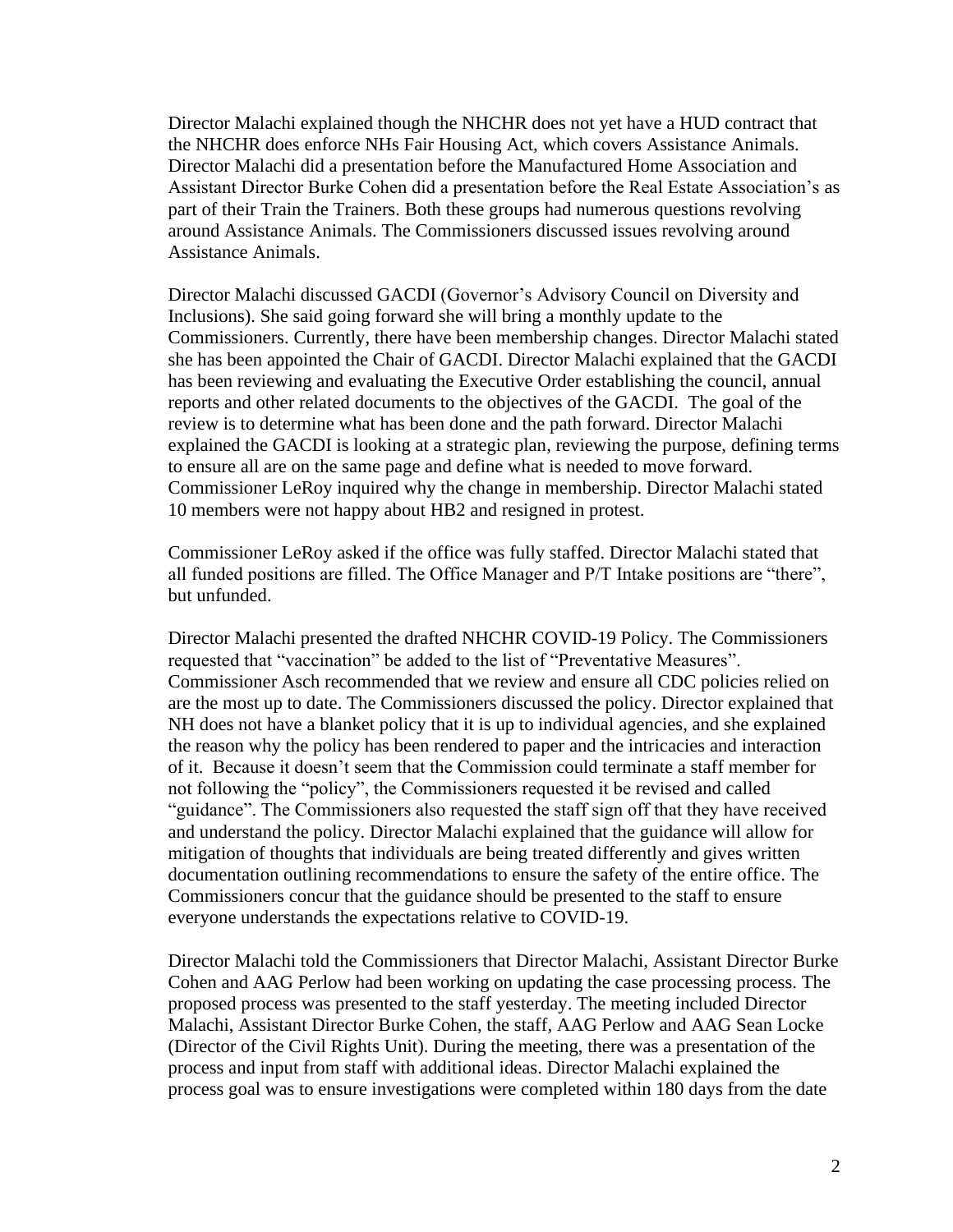of filing. This time period was decided as after the 180 days, the Complainant would be able to freely remove the case to court. Director Malachi also explained that currently the statutory states the investigation should be completed in 24 months. This time period is not jurisdictional, which means the case will not be dismissed should it not be completed after 24 months. Director Malachi explained there is legislation to revise the 24 months to 12 months. Director Malachi also explained part of the goal with the revision of the process is to eliminate the pending file. Director Malachi revision and reduction of the case process will empower the NHCHR as we process cases. Director Malachi explained that the goal is to be more efficient and effective. Commissioner Keye asked if this change would be beneficial to not only the NHCHR, but also the State of NH. Director Malachi stated yes. Commissioner Keye asked if the process would allow the NHCHR to be more assertive. Director Malachi stated yes. Director Malachi stated going forward. The management and staff will meet once per week to hammer out the details of the new process to include letters, etc. that need to go to parties as part of processing. The NHCHR will also send letters to the members of the NHBA to explain what the new process is and expectations. The staff will also discuss how to process the pending file to a more manageable level.

Director Malachi offered a legislative update. She explained the LSR period for both the House and Senate has closed. There are 895 proposed LSRs, but not all impact the NHCHR's statute. Director Malachi will attend and be present at the Legislative Office Building to ensure the NHCHRs presences should legislation be changed by amendment to one that will impact the NHCHRs statute. In addition, Director Malachi completes all fiscal notes submitted to the NHCHR. She assesses the bill and though most are indeterminable. She, generally, includes a request for additional staff. Director Malachi will be sending the Commissioners a spreadsheet on any/all legislation that needs to be tracked as pieces of legislation that could impact the NHCHR. Director Malachi stated she is willing to answer any questions on an individual basis.

Director Malachi inquired about dates for the SEED training to be completed by Michael Worsely. She also added that Mr. Worsely completed the Cross-Cultural and Ethnic Skills training for the staff on Monday. It was well received. The Commissioners decided November 20 would be the best date. Director Malachi will confirm with Mr. Worsley. The training will take place between 9AM & 4PM at the NHCHRs office.

## **4. REVIEW OF INVESTIGATOR CASE LOAD**

Assistant Director Burke Cohen reiterated the EEOC Contract was fulfilled. She also stated the investigators are working hard and continuing to move their cases forward. Assistant Director Burke Cohen has individual supervisory meetings every month with each staff members. She has talked with some staff during the meetings and has received positive feedback about the process revision. There are some that have some trepidations, but it hasn't seemed to outweigh the positive feedback. Many investigators Assistant Director Burke Cohen has spoke with have also decided to reevaluate their individual processes to help those process line up with the revisions being made to the overall process.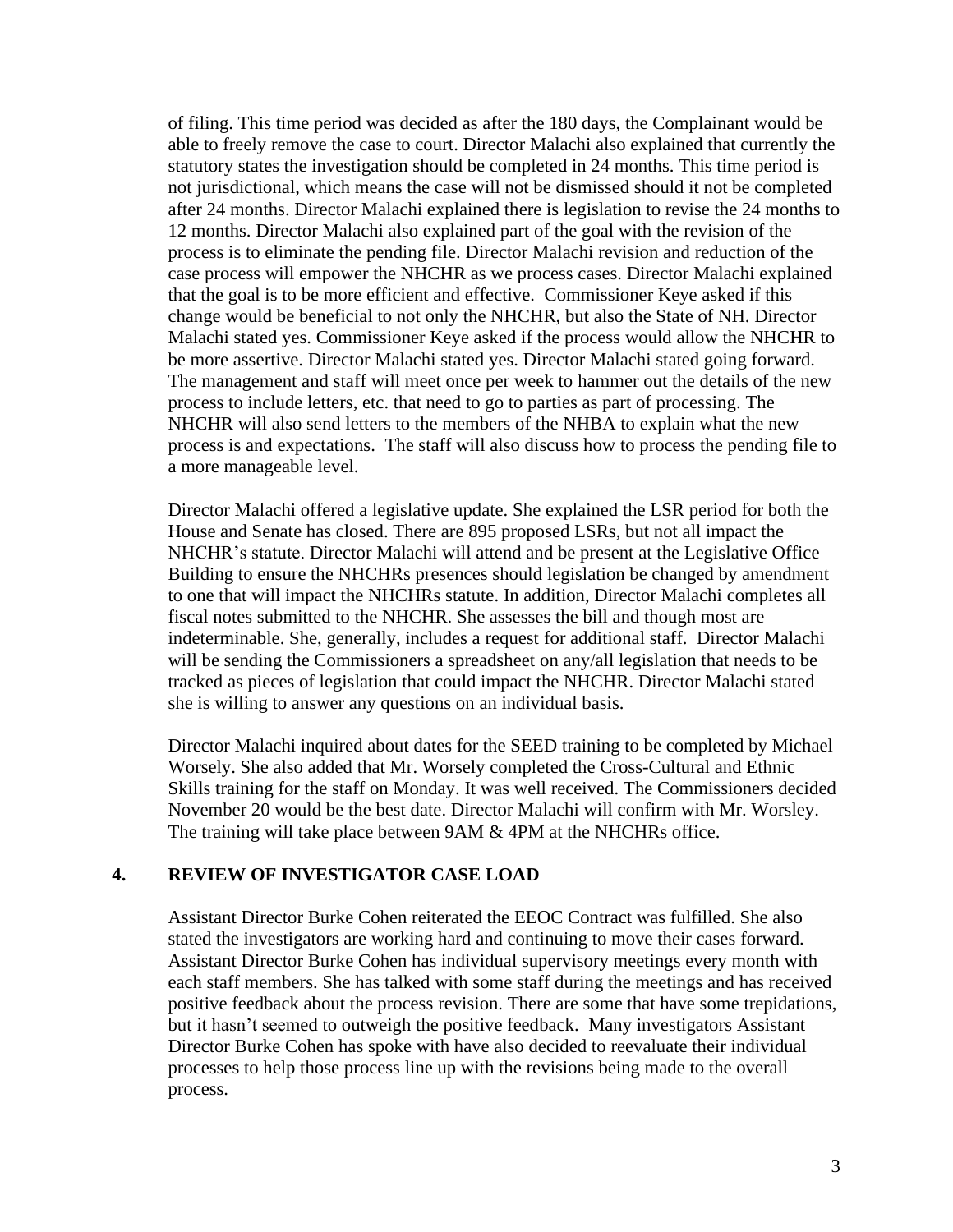#### **5. HEARING SCHEDULE UPDATE**

Assistant Director Burke Cohen discussed the hearing scheduling and updated it. Currently, there will likely be no November hearing and the December cases have been removed/withdrawn. There is potential for January and February cases to move forward. She said she will work on assigning Commissioners to Public Hearing dates in 2022.

#### **6. OTHER BUSINESS**

Consent Calendar. Director Malachi explained the possibility of a consent calendar for those cases that may be "administratively closed" for reasons such as jurisdiction. Director Malachi proposed several options for a Consent Calendar. These proposals included the Commissioners voting on items at a regular meeting, one Commissioner processing the cases or Director Malachi be designated by the Commissioners to process those cases. The Commissioners expressed an interest in delegation that authority to Director Malachi. However, the Commissioners requested that there be a list of these cases to ensure knowledge. Director Malachi will discuss delegation with AAG Perlow to ensure the legality.

Commissioner Keye requested that the Commission submit a LSR to include "NH does not tolerate discriminatory practices." Commissioner Keye wants it to be clear from the NHCHR that "NH does not tolerate discriminatory practices." Commissioner LeRoy and Commissioner Keye discussed the vehicle of how and who should make the statement. Commissioner Palardy expressed that the NHCHR is more of a governing/enforcement agency and may not be the most ideal agency to issue a statement. Commissioner Palardy also added that the NHCHR would benefit from outreach as many don't even know about this agency. Commissioner Kim and Commissioner Keye discussed the language of the statement. Commissioner Keye asked if the Commissioners agreed with his statement and that it should be part of/issued by the State of NH. The Commissioners concurred that the statement is a valid statement. Director Malachi explained that although the statement is good, the existence of statutes, councils and agencies that have been set up to push back against discrimination are already enforcing those ideals. Director Malachi explained it sounded like the statement would potentially be a resolution from the House or Senate. A resolution would be getting the House/Senate to agree to and announce certain ideals. Commissioner Keye wanted the announcement and statement to be more direct i.e. NH does not tolerate discriminatory practices. Commissioner Kim said the statement sounded more like a PR/Marketing statement that would be on social media. Director Malachi explained that such a position was requested and denied during the budget process. Commissioner Keye stated he may go to the Governor and request he make a Proclamation. The Commissioners continued their discussion. Commissioner Keye stated he wanted to plant the idea and hope that it will blossom.

## **7. NON-PUBLIC SESSION**

None.